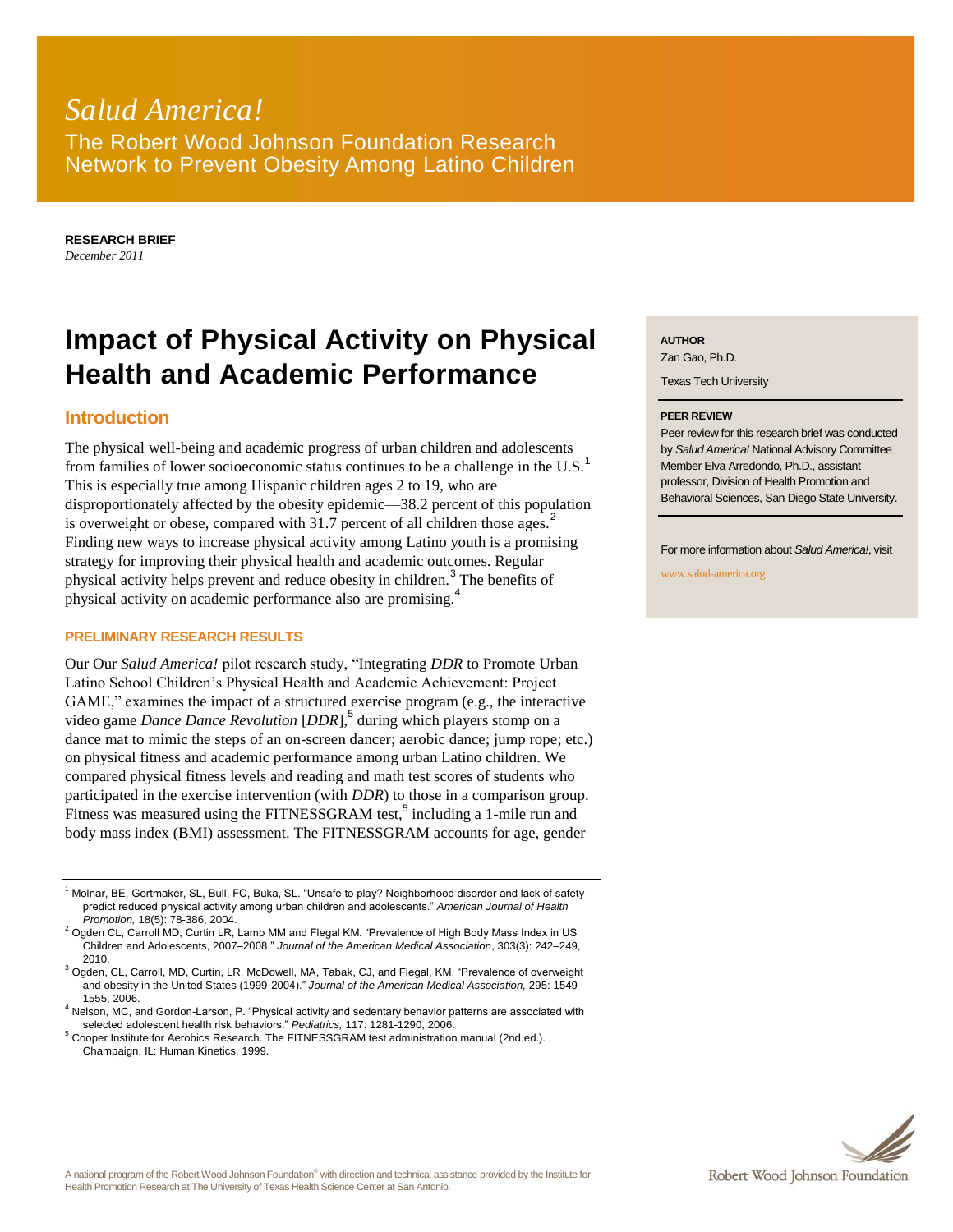and growth curve when generating reports.<sup>5</sup> Academic performance was measured using the students' reading and math scores from the Utah Performance Assessment System's Criterion-Referenced Tests. We also conducted in-depth interviews assessing students' experience in the exercise program with 13 randomly selected students each semester.

Our final sample included 208 students in grades 3–5 (ages 9 to 11) in an urban school in Utah. After obtaining baseline physical fitness and academic performance measures (Time 1), 4th grade students were assigned to the intervention and instructed to do 30 minutes of aerobic exercises three times a week (n=85) over 9 months. The 3rd and 5th graders served as a comparison group who did not participate in the exercise program at school (n=123). Physical fitness and academic performance measures were repeated nine months later (Time 2). The 3rd and 5th grade students were appropriate for a comparison cohort because 5th grade students at Time 1 were similar to 4th grade students at Time 2, and 3rd grade students at Time 2 were similar to 4th grade students at Time 1. We found no significant differences in the study variables (e.g., BMI, math scores) between the intervention group and comparison group at Time 1. Therefore, it is assumed that the age effect at the baseline can be neglected. Preliminary results include:

■ **Children who participate in a structured exercise program at school are more likely to improve their 1-mile run performance and math scores over time**. Based on FITNESSGRAM testing results at Time 1 and Time 2, students were classified into four groups based on changes in status for "health fitness zone" and/or "needs improvement." As shown in Table 1, significantly more intervention students maintained or improved their 1-mile run performance over time than did comparison students, whose running performance decreased far more often (Chi square= $8.60$ , p $< .05$ ). BMI did not significantly change between groups. As shown in Table 2, both invention and comparison students showed improved math performance over time, and intervention students had significantly better math grades (F(1, 206)=18.59, p<.01), and slightly better reading grades than those in the comparison group over nine months.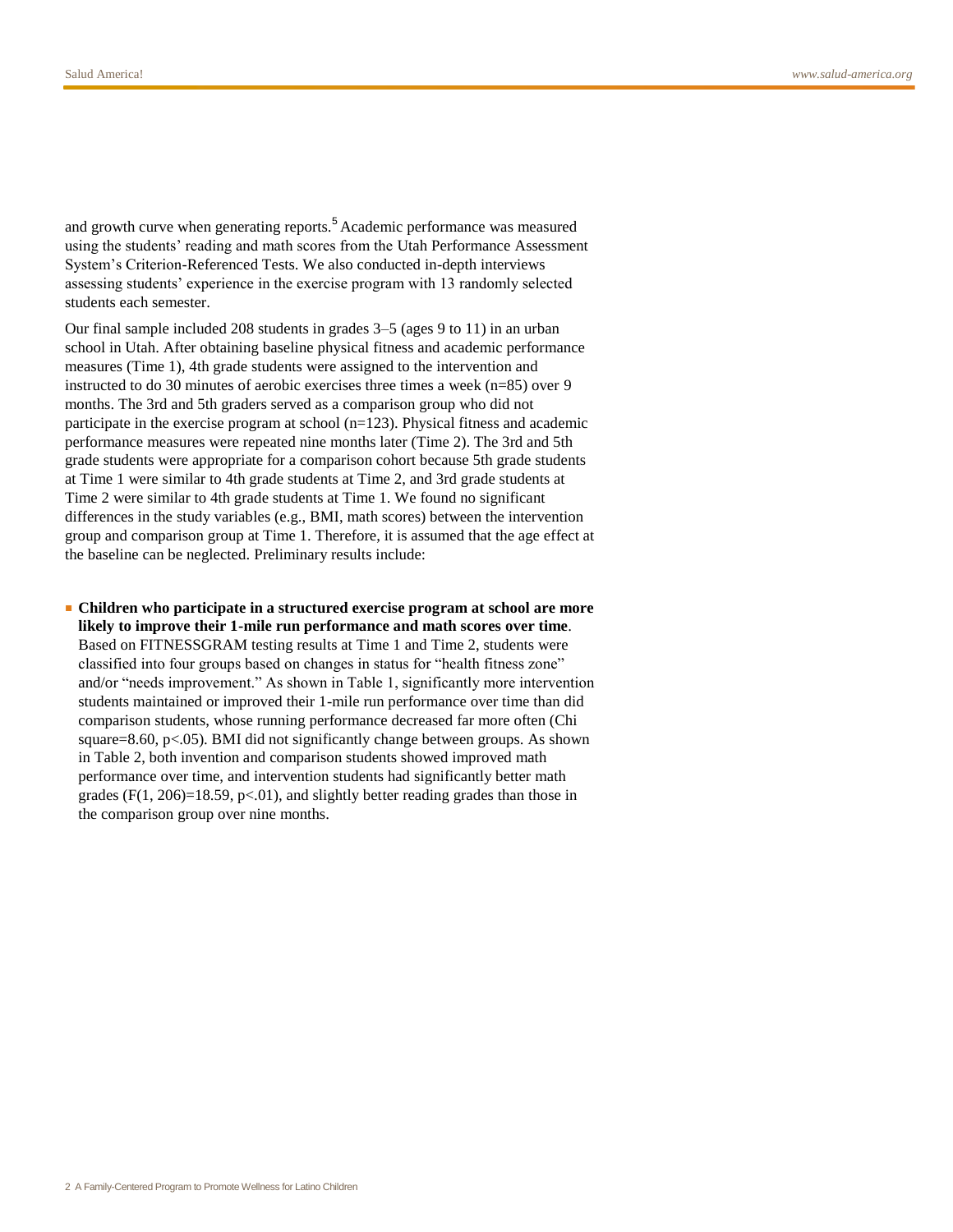# Table 1 **FITNESSGRAM individual reports for 1-mile run performance and BMI score**

| <b>Change from</b><br>Time 1 to<br>Time 2 | 1-mile run (Number of students) |                            | <b>BMI (Number of students)</b> |                            |  |
|-------------------------------------------|---------------------------------|----------------------------|---------------------------------|----------------------------|--|
|                                           | <b>Intervention</b><br>group    | <b>Comparison</b><br>group | <b>Intervention</b><br>group    | <b>Comparison</b><br>group |  |
| $HFZ \rightarrow NI$                      | $\overline{4}$                  | 19                         | 16                              | 23                         |  |
| $NI \rightarrow NI$                       | 14                              | 36                         | 12                              | 32                         |  |
| $H FZ \rightarrow H FZ$                   | 38                              | 33                         | 37                              | 40                         |  |
| $NI \rightarrow HFZ$                      | 7                               | $\overline{4}$             | $\overline{2}$                  | $\overline{4}$             |  |

(Notes: Health fitness zone=HFZ; Need improvement =NI; HFZ->NI: children's scores fell in health fitness zone at the baseline, but fell in need improvement category at follow-up;  $N I \rightarrow N I$ : children's scores fell in need improvement category at both baseline and follow-up;  $HFZ \rightarrow HFZ$ : children's scores fell in health fitness zone at both baseline and follow-up; NI  $\rightarrow$  HFZ: children's scores fell in need improvement category at the baseline, but fell in health fitness zone at followup)

### Table 2

**Student math and reading mean change scores**

|                                      | <b>Math at Time 1</b> | <b>Math at Time 2</b> | <b>Math</b><br>change<br>score | <b>Reading at</b><br>Time 1 | <b>Reading at</b><br>Time 2 | Reading<br>change<br>score |
|--------------------------------------|-----------------------|-----------------------|--------------------------------|-----------------------------|-----------------------------|----------------------------|
| <b>Intervention</b><br>$group(n=85)$ | 2.55                  | 3.23                  | 0.68                           | 2.77                        | 2.92                        | 0.15                       |
| Comparison<br>group (n=123)          | 2.65                  | 2.86                  | 0.21                           | 2.56                        | 2.58                        | 0.02                       |

■ **Interviews revealed that students believed the intervention program (featuring the** *DDR* **video game) benefited their physical fitness and academic performance**. Preliminary results from our student interviews show that students reported the intervention program helped them run faster, lose weight, and improve their general happiness, concentration and energy.